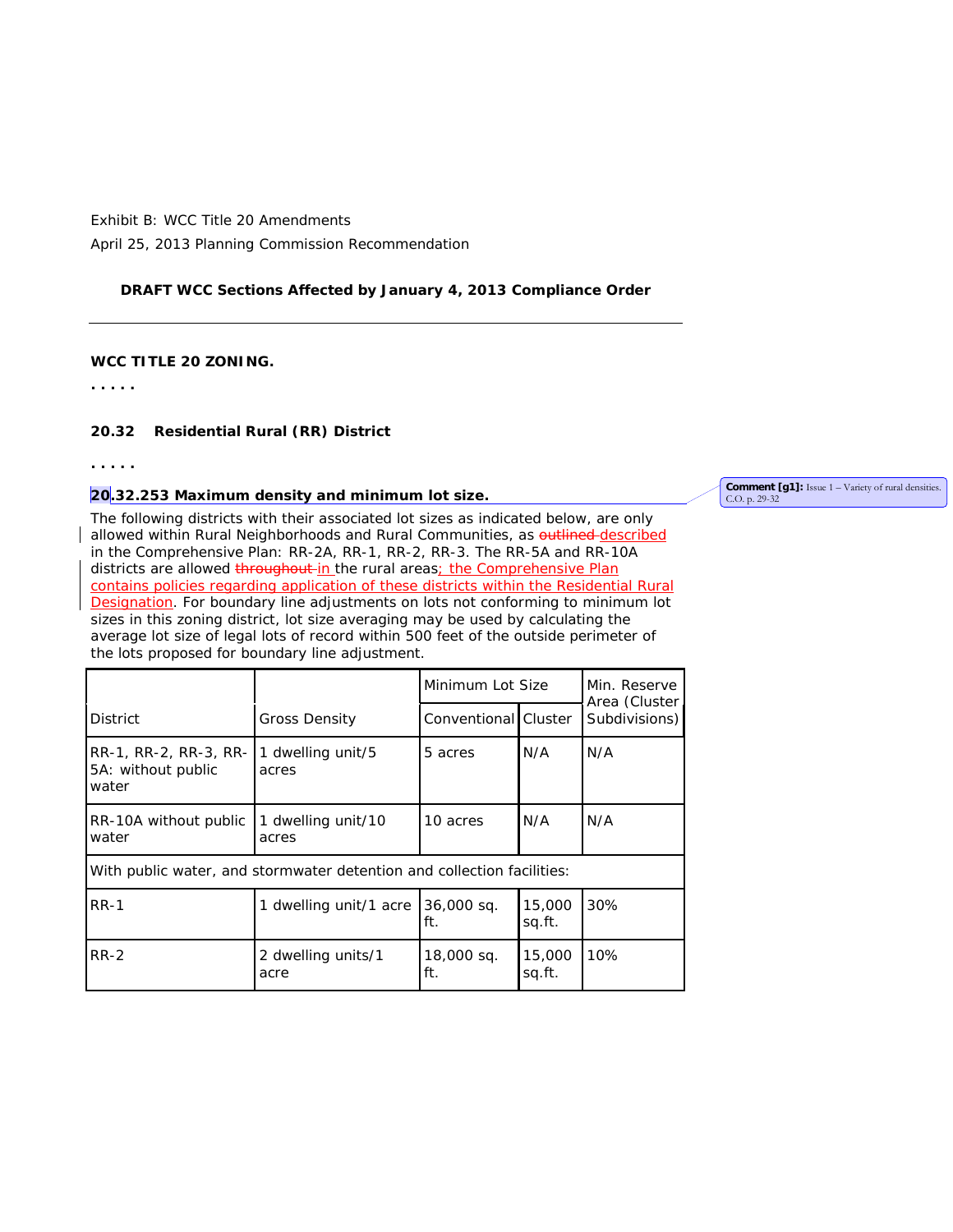| $RR-3$                                                                       | 3 dwelling units/1                                      | 12,000 sq.       | 8,000            | 25% |
|------------------------------------------------------------------------------|---------------------------------------------------------|------------------|------------------|-----|
|                                                                              | acre                                                    | ft.              | sq.ft.           |     |
| RR-2A                                                                        | 1 dwelling unit/2<br>acres                              | 2 acres          | 15,000<br>sq.ft. | 30% |
| RR-5A                                                                        | 1 dwelling unit/5<br>acres                              | 5 acres          | 15,000<br>sq.ft. | 30% |
| <b>RR-10A</b>                                                                | 1 dwelling unit/10<br>acres                             | 10 acres         | 15,000<br>sq.ft. | 30% |
| RR-5A and RR-2A<br>subject to Rural<br><b>Residential Density</b><br>Overlay | Maximum: 1 dwelling<br>unit/ 1 acre per<br>20.32.252(2) | see<br>20.32.252 | 15,000<br>sq.ft. | 30% |

**. . . . .**

#### **20.32.300 Lot clustering, reserve area and reserve tract.**

### **20.32.305 Lot clustering.**

(1) The purpose of lot clustering is to provide an alternative method of creating economical building lots with spatially efficient sizes. Clustering is intended to reduce development cost, increase energy efficiency and reserve areas of land which are suitable for agriculture, forestry, or open space-or possible future development.

(2) The clustering option is also intended to help preserve open space and the character of areas and reduce total impervious surface area thereby reducing runoff while assuring continued viable undeveloped natural vegetated corridors for wildlife habitat, protection of watersheds, preservation of wetlands, preservation of aesthetic values including view corridors, and preservation of potential trail and recreation areas.

#### **20.32.310 Design standards.**

The creation of new building lots, pursuant to this section, shall be governed by the following recommended design standards:

(1) Clustered building lots may be only created through the subdivision or short subdivision process.

**Comment [g2]:** Issue 2 – Lot Clustering: Revised by Planning Commission 4/25/13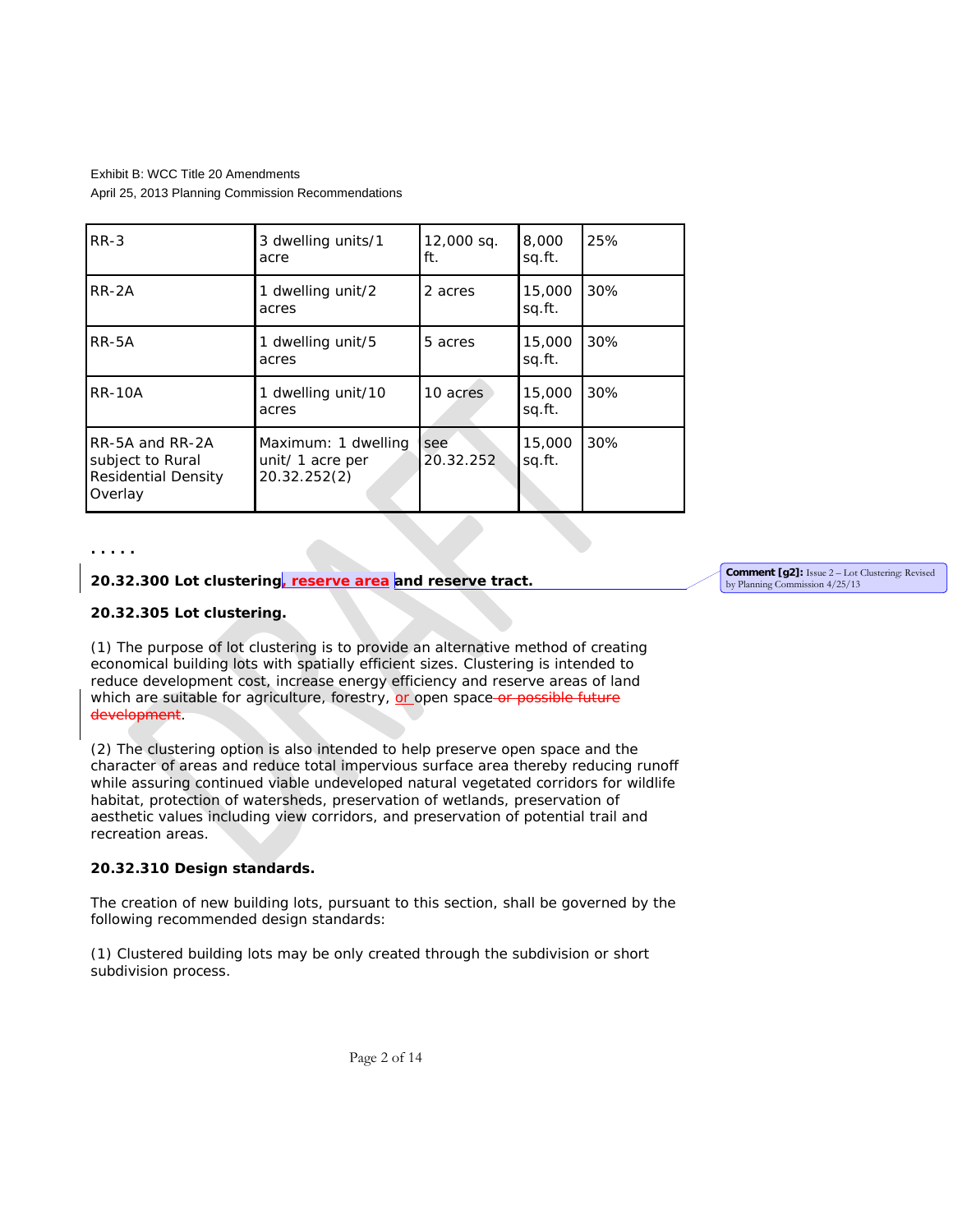(2) Building lots should shall be designed and located to the fullest extent possible to be compatible with valuable or unique natural features, as well as physical constraints of the site.

(3) Where practical,  $tI$ he majority of building sites should-shall be arranged in a cluster or concentrated pattern to be compatible with physical site features, allow for the efficient conversion of the "reserve tract" to other uses in the future, and have no more than two common encroachments on existing county roads. The arrangement of clustered building lots is intended to discourage development forms commonly known as linear, straight-line or highway strip patterns.

(4) Common access to clustered building lots should shall be provided by short length roads or loop roads. In additionurban growth areas and urban growth area reserves, interior streets shall be designed to allow access to the "reserve tract" for the purpose of future approved development in urban growth areas and urban growth area reserves.

### **20.32.315 Reserve area.**

(1) A note on the subdivision plat shall establish a reserve area per the definition in WCC 20.97.344 that is protected in perpetuity so long as it is not within an urban growth area. The minimum percentage of the parent parcel required to be within a reserve area is shown in WCC 20.32.253.

(2) A reserve area may contain infrastructure necessary for the subdivision, including but not limited to underground utilities, stormwater ponds, and on-site septic system components, and, in reserve areas designated for agriculture, structures used for agricultural purposes. Above-ground hard surface infrastructure such as roads and water tanks may be included in a reserve tract, but the area they occupy shall not be included in the reserve area percentage required in WCC 20.32.253.

# **20.32.320 Reserve tract.**

For the purposes of this section, "reserve tract" is defined as that portion of a proposed subdivision or short subdivision which is intended for agricultural, forestry, or open space or future development purposes. All "reserve tracts" created through the subdivision process shall be subject to the following provisions:

(1) After a site is initially subdivided pursuant to this chapter, the "reserve tract" may be retained by the subdivider, conveyed to residents of the subdivision or conveyed to a third party.

(2) The "reserve tract" may be considered as a building lot; provided, that such lot is included in the overall density calculation of the original parcel of record and that development within a "reserve area" easement is consistent with the uses permitted in reserve areas in this chapter.

**Comment [g3]:** Issue 2 – Lot Clustering: Added by Planning Commission 4/25/13

**Comment [g4]:** Issue 2 – Lot Clustering: Revised by Planning Commission 4/11/13 (was part of .320)

**Comment [g5]:** Issue 2 – Lot Clustering: Revised by Planning Commission 4/25/13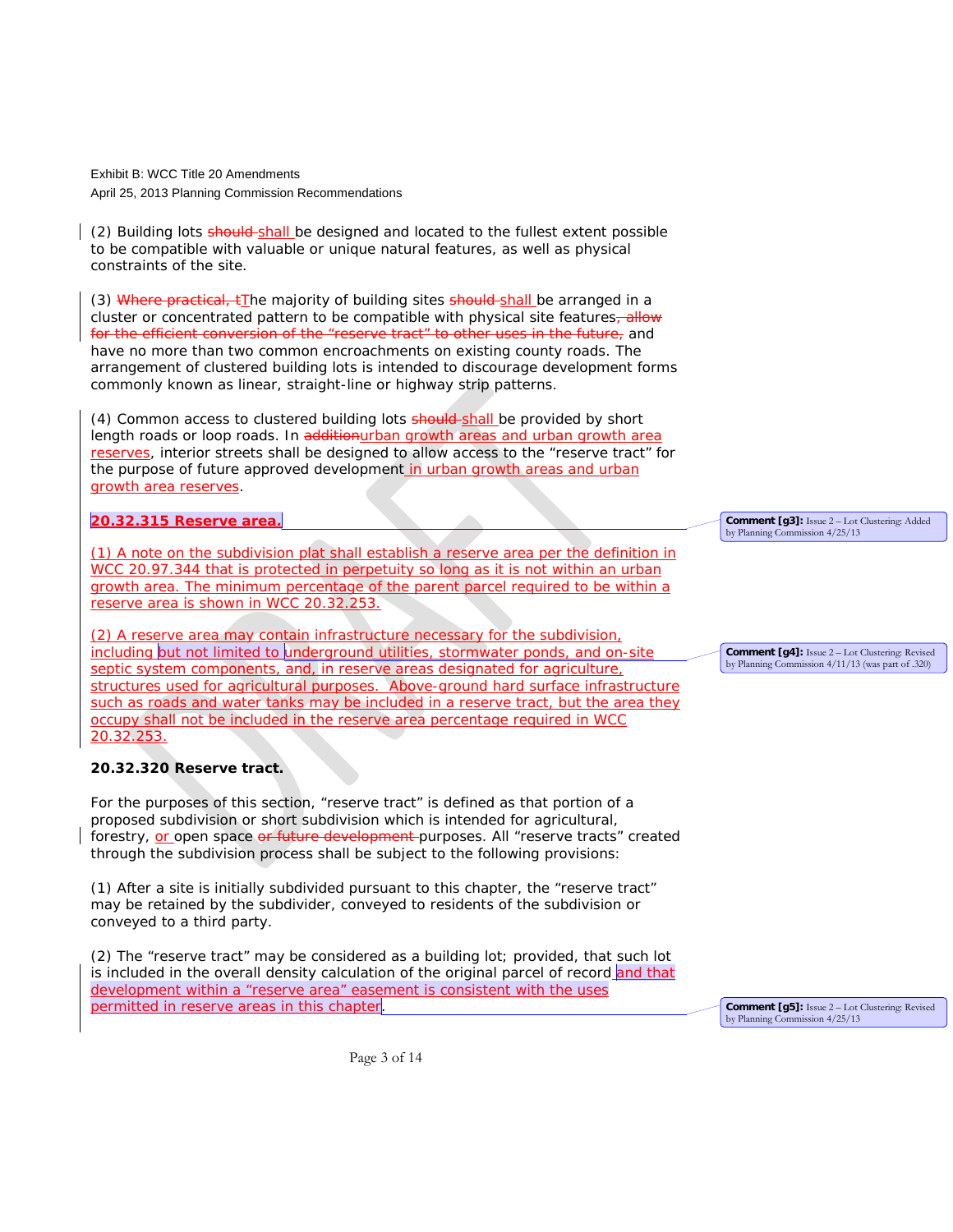(3) The "reserve tract" may be further subdivided only through the long subdivision process and only under the following circumstances:

(a) The county finds that in developing adjacent tracts it would help to further the objectives listed in WCC 20.32.305(2) by dividing the reserve tract and increasing the area of reserve proportionately on the adjacent land being subdivided so that there is no net reduction in reserve area; and when the reserve tract is owned by the original developer or a third party, no property owner within the original subdivision will be significantly adversely affected or suffer a substantial decrease of property value as a result of dividing the reserve tract.

(b) When the Comprehensive Plan and zoning have been updated as part of the normal process (other than a revision initiated by the private sector or done for a specific area) and the public process has been gone through, subject to findings that there is no adverse impact to critical areas and development is in compliance with rural land use Comprehensive Plan policies, and when the reserve tract is owned by the original developer or a third party, no property owner within the original subdivision will be significantly adversely affected or suffer a substantial decrease of property value as a result of dividing the reserve tract.

(4) The purpose of the reserve tract as stated in subsections (1), (2) and (3) of this section shall be communicated in writing on the face of the plat or short plat. The number of developable building sites remaining (if any) with the original parcel of record, based on the assigned density, shall also be prominently displayed on the plat or short plat. Whatcom County shall make every effort to assist all agents in communicating clearly such information to all purchasers and prospective purchasers of building lots or "reserve tracts." Any remaining density beyond the number of lots created on the plat may be assigned to either the lots or the reserve tract, but future subdivision shall not reduce the size of the reserve area below the minimum percentage of the original parent parcel required in WCC 20.32.253.

(5) The above requirements in subsections (2) to (4) of this section shall be recorded as a deed restriction at the time of filing of the final plat or short plat, and shall constitute an agreement between Whatcom County and the owner of record. Said deed restriction may be amended by mutual agreement between said parties after review for consistency and compliance with the Official Whatcom County Zoning Ordinance, the Whatcom County Subdivision Ordinance and the Whatcom County Comprehensive Plan.

**Comment [g6]:** Issue 2 – Lot Clustering: Revised by Planning Commission 4/25/13

**. . . . .**

**[20.34](http://srch.mrsc.org:8080/code/DocView/whatcommcmmm/Whatco20/Whatco2036.html%2320.36) Rural Residential-Island (RR-I) District**

**. . . . .** 

Page 4 of 14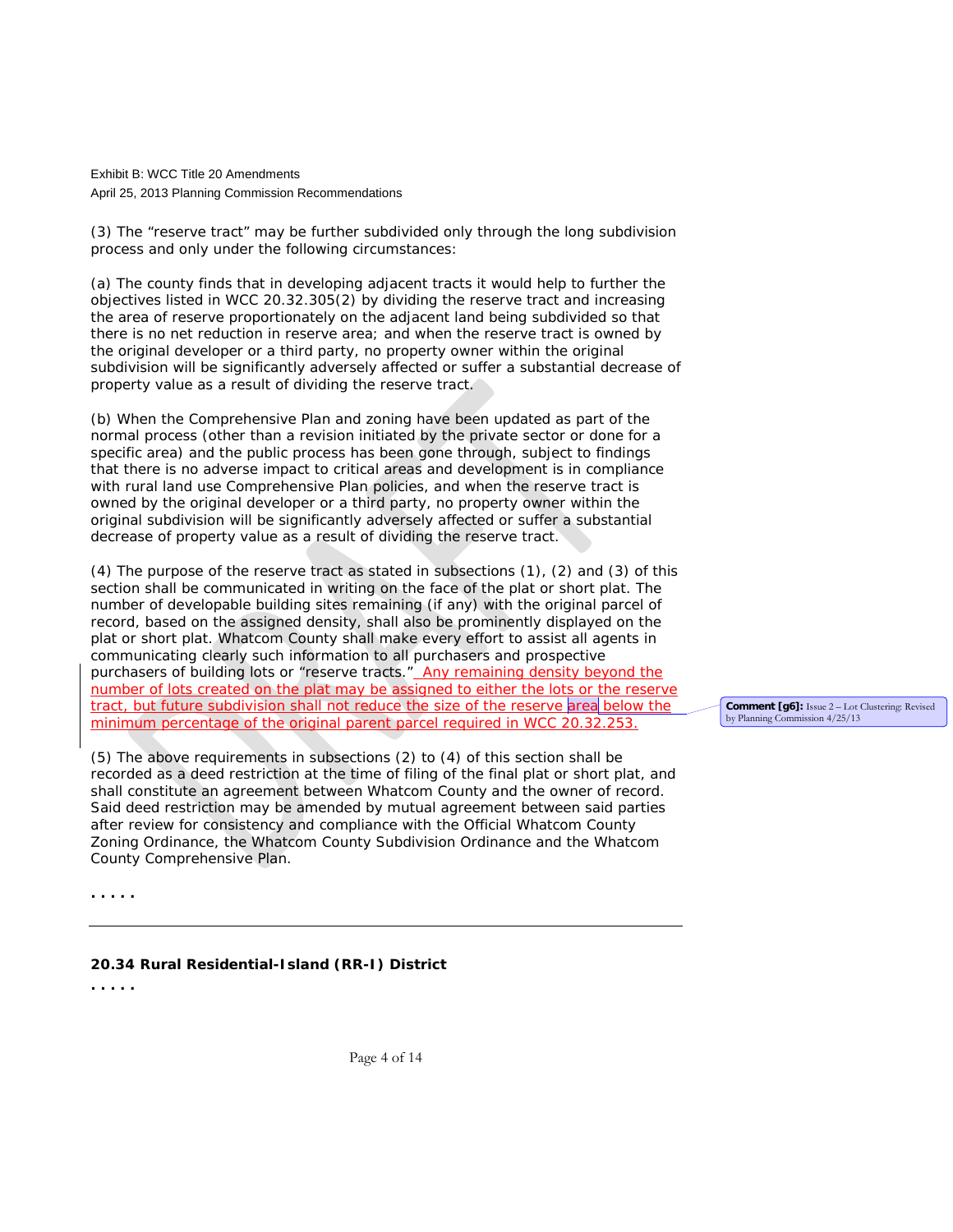### 20.34.300 Lot clustering, reserve area, reserve tract and density transfer.

**Comment [g7]:** Issue 2 – Lot Clustering: Revised by Planning Commission 4/25/13

### **20.34.305 Lot clustering.**

(1) The purpose of lot clustering is to preserve the rural character of Lummi Island and to provide an alternative method of creating economical building lots with spatially efficient sizes. Clustering is intended to reduce development cost, increase energy efficiency and reserve areas of land which are suitable for agriculture, forestry, or open space in accordance with the adopted zoning density requirements, as applied to the entire subdivision or short subdivision.

(2) The clustering option is also intended to help preserve open space and reduce total impervious surface area thereby reducing runoff while assuring continued viable undeveloped natural vegetated corridors for wildlife habitat, protection of watersheds, preservation of wetlands, preservation of aesthetic values including view corridors, and preservation of potential trail and recreation areas.

#### **20.34.310 Design standards.**

The creation of new building lots, pursuant to this section, shall be governed by the following recommended design standards:

(1) Clustered building lots may be only created through the subdivision or short subdivision process.

(2) Building lots should shall be designed and located to the fullest extent possible to be compatible with valuable or unique natural features, as well as physical constraints of the site.

(3) Where practical,  $tI$ he majority of building sites should shall be arranged in a cluster or concentrated pattern to be compatible with physical site features, and have no more than two common encroachments on existing county roads. The arrangement of clustered building lots is intended to discourage development forms commonly known as linear, straight-line or highway strip patterns.

(4) Common access to clustered building lots should shall be provided by short length roads or loop roads. In addition, interior streets shall be designed to allow access to the "conservationreserve tract."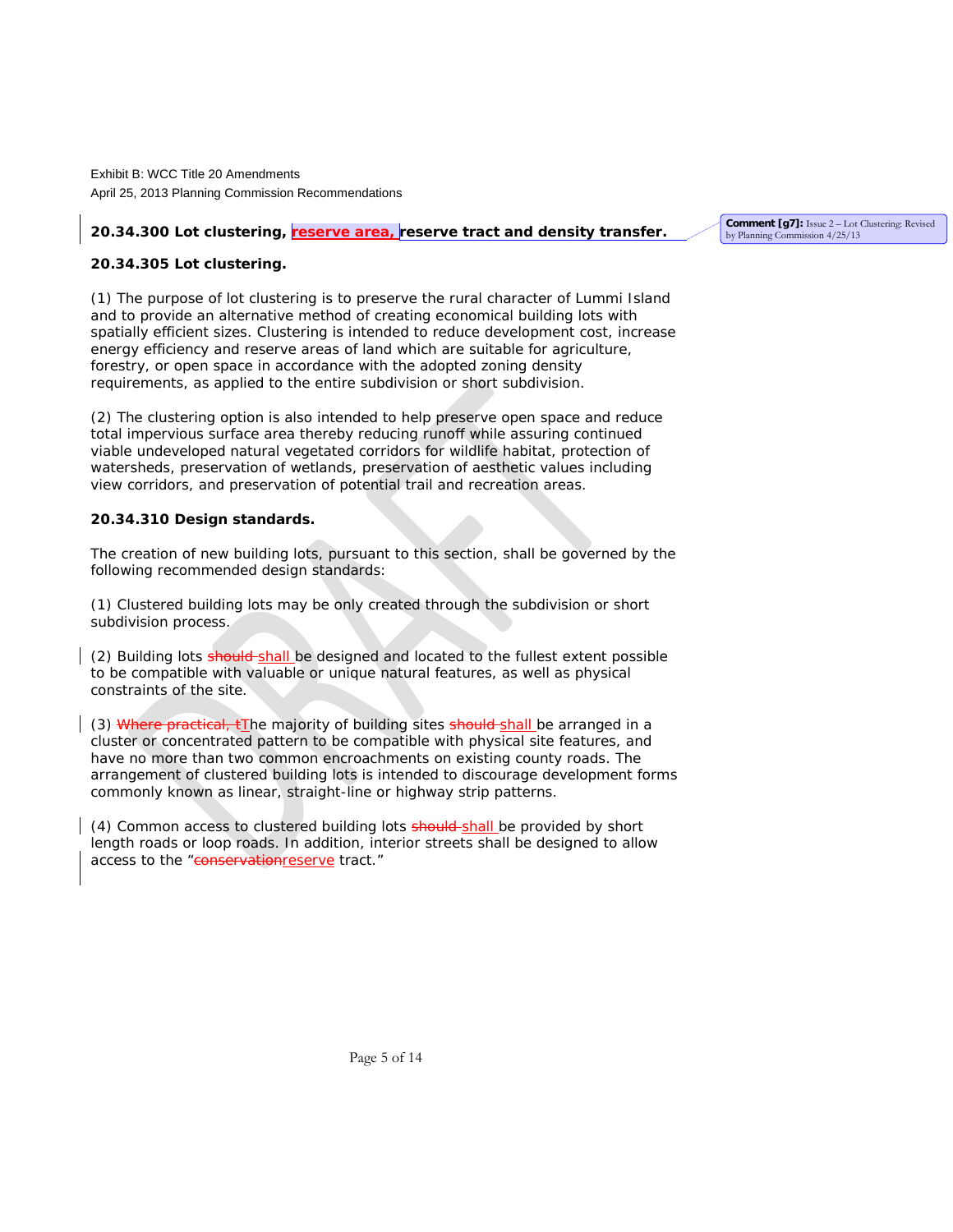### **20.34.315 Reserve area.**

(1) A note on the subdivision plat shall establish a reserve area per the definition in WCC 20.97.344 that is protected in perpetuity so long as it is not within an urban growth area. The minimum percentage of the parent parcel required to be within a reserve area is shown in WCC 20.32.253.

(2) A reserve area may contain infrastructure necessary for the subdivision, including but not limited to underground utilities, stormwater ponds, and on-site septic system components, and, in reserve areas designated for agriculture, structures used for agricultural purposes. Above-ground hard surface infrastructure such as roads and water tanks may be included in a reserve tract, but the area they occupy shall not be included in the reserve area percentage required in WCC 20.34.252.

**20.34.320 Conservation Reserve tract.**

For the purposes of this section, "conservationreserve tract" is defined as that portion of a proposed subdivision or short subdivision which is intended for agricultural, forestry, or open space purposes which does not exceed adopted zoning density requirements, as applied to the entire subdivision or short subdivision. All "conservationreserve tracts" created through the subdivision process shall be subject to the following provisions:

(1) After a site is initially subdivided pursuant to this section, the "conservationreserve tract" may be retained by the subdivider, conveyed to residents of the subdivision or conveyed to a third party.

(2) The "conservation tract" may be considered as a building lot; provided, that such lot is included in the overall density calculation of the original parcel of record and that development within a "reserve area" easement is consistent with the uses permitted in reserve areas in this chapter.

(3) The conservationreserve tract is created and is unbuildable beyond any building density remaining at the time of land division. This is intended to ensure that the conservationreserve tract open space will remain in the same location adjacent to the clustered lot it serves.

(4) The purpose of the **conservation** reserve tract as stated in subsections  $(1)$ ,  $(2)$ , and (3) of this section shall be communicated in writing on the face of the plat or short plat; also, the number of developable building sites remaining (if any) with the original parcel of record, based on the assigned density, shall also be prominently displayed on the plat or short plat. Whatcom County shall make every effort to assist all agents in communicating clearly such information to all purchasers and prospective purchasers of building lots or "conservationreserve tracts." Any remaining density beyond the number of lots created on the plat may be assigned to either the lots or the reserve tract, but future subdivision shall not

**Comment [g8]:** Issue 2 – Lot Clustering: Added by Planning Commission 4/25/13

**Comment [g9]:** Issue 2 – Lot Clustering: Revised by Planning Commission 4/11/13 (was part of .320)

**Comment [g10]:** Issue 2 – Lot Clustering: 'Conservation tract" in RR-I zone replaced with "Reserve Tract" for consistency with Lummi Island Subarea Plan

**Comment [g11]:** Issue 2 – Lot Clustering: Revised by Planning Commission 4/25/13

Page 6 of 14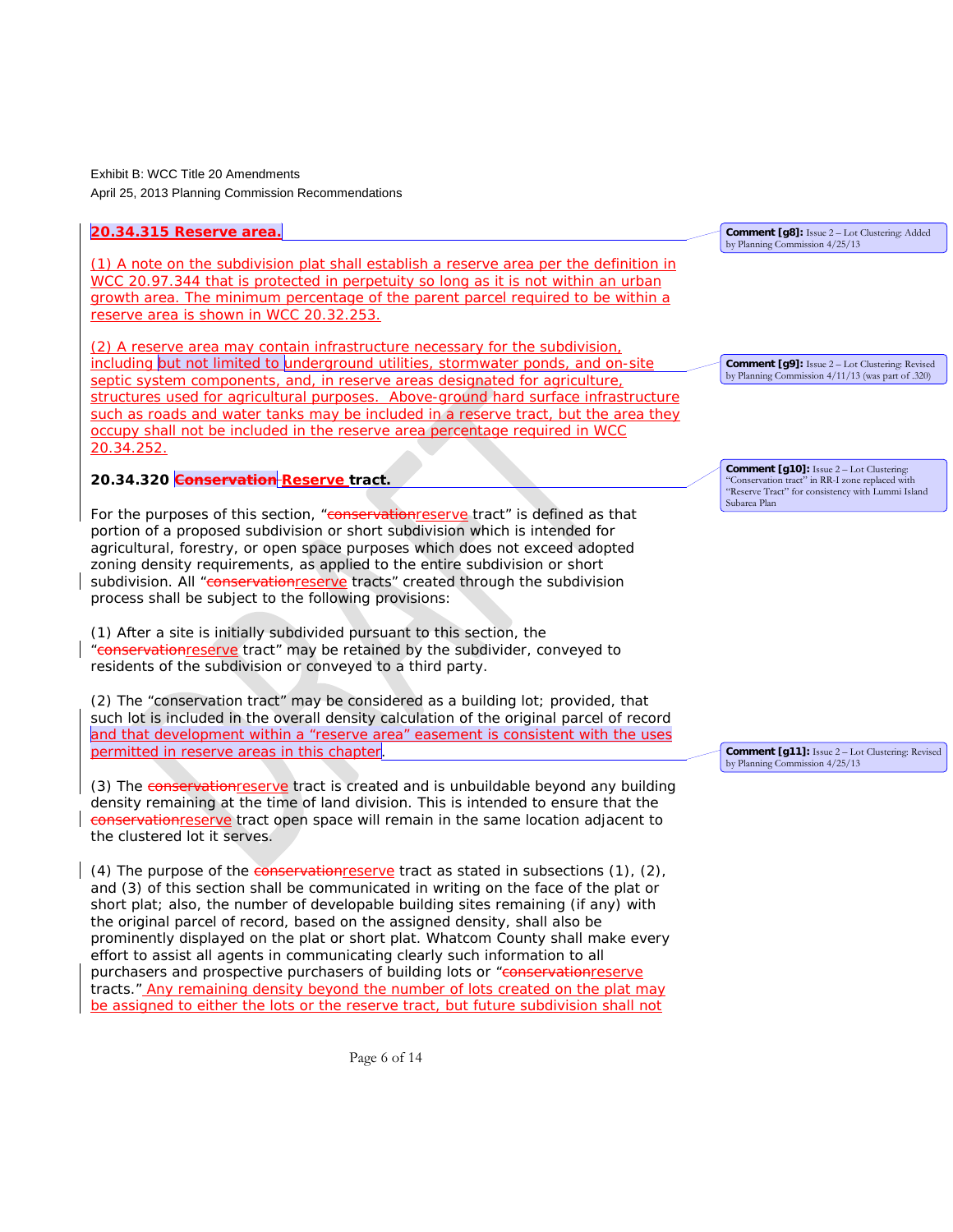reduce the size of the reserve area below the minimum percentage of the original parent parcel required in WCC 20.34.252.

(5) That the above stated requirements in subsections (2), (3), and (4) of this section shall be recorded as a deed restriction at the time of filing of the final plat or short plat, and shall constitute an agreement between Whatcom County and the owner of record. Said deed restriction may be amended by mutual agreement between said parties after review for consistency and compliance with the official Whatcom County Zoning Ordinance, the Whatcom County Subdivision Ordinance and the Whatcom County Comprehensive Plan.

**. . . . .** 

### **[20.36](http://srch.mrsc.org:8080/code/DocView/whatcommcmmm/Whatco20/Whatco2036.html%2320.36) Rural (R) District**

**. . . . .**

# **20.36.253 Maximum density and minimum lot size.**

The R-2A district is allowed only within areas designated as Rural Neighborhoods, as described in the Comprehensive Plan. R-5A and R-10A districts are allowed in the Rural areas; the Comprehensive Plan contains policies regarding application of these districts within the Rural designation. The R-10A district is allowed in Urban Growth Area Reserve designations.

For boundary line adjustments on lots not conforming to minimum lot sizes in this zoning district, lot size averaging may be used by calculating the average lot size of legal lots of record within 500 feet of the outside perimeter of the lots proposed for boundary line adjustment.

|                              |                            | Minimum Lot Size     |                   | Min.<br>Reserve                                                                    | Min.<br>Reserve                                                         |                                                                                                                                                                                                                                                                                                             |
|------------------------------|----------------------------|----------------------|-------------------|------------------------------------------------------------------------------------|-------------------------------------------------------------------------|-------------------------------------------------------------------------------------------------------------------------------------------------------------------------------------------------------------------------------------------------------------------------------------------------------------|
| <b>District</b>              | <b>Gross Density</b>       | Conventional Cluster |                   | Area<br>(Cluster<br><b>Subdivisions</b><br>Outside of<br>Urban<br>Growth<br>Areas) | Area<br>(Cluster<br><b>Subdivisions</b><br>in Urban<br>Growth<br>Areas) | <b>Comment [g14]:</b> Issue 2 – Lot Clustering:<br>Percentages revised by Planning Commission 4/25/13<br>to reflect that development can no longer take place<br>within the reserve area<br><b>Comment [g15]:</b> Issue 2 - Lot Clustering: R<br>zones do not exist in UGAs so this column is not<br>needed |
| R-2A without<br>public water | 1 dwelling<br>unit/5 acres | 5 acres              | acre              | 20%                                                                                | 80%                                                                     |                                                                                                                                                                                                                                                                                                             |
| R-2A with<br>public water    | 1 dwelling<br>unit/2 acres | 2 acres              | 12,500<br>sq. ft. | <del>65</del> 55%                                                                  | 80%                                                                     |                                                                                                                                                                                                                                                                                                             |

**Comment [g13]:** Issue 1 – Variety of rural densities. C.O. p. 29-32

**Comment [g12]:** Issue 2 – Lot Clustering: Revised by Planning Commission 4/25/13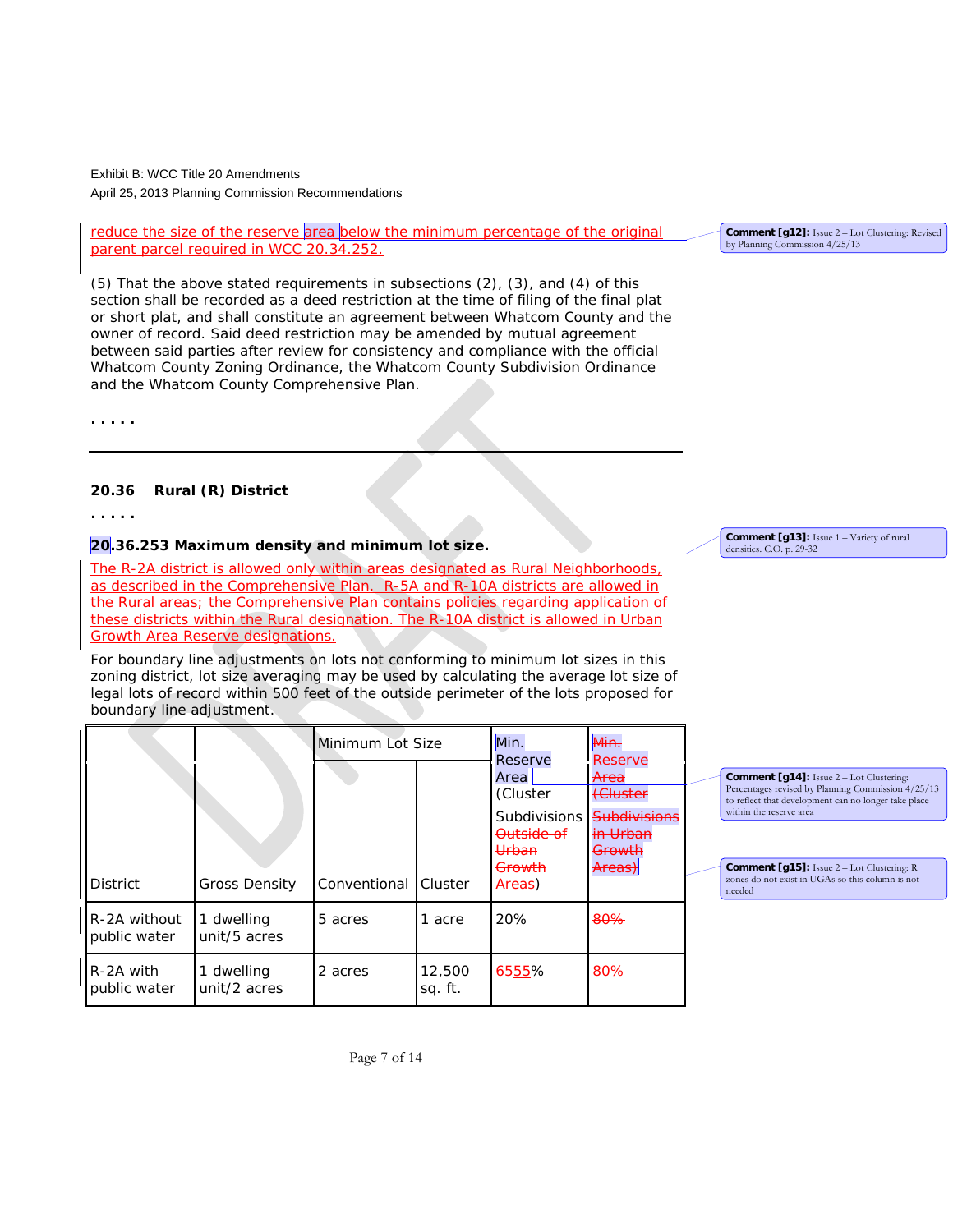| R-5A without<br>public water                                                        | 1 dwelling<br>unit/5 acres                                 | 5 acres                  | 1 acre            | 5550%                    | <del>80%</del>           |
|-------------------------------------------------------------------------------------|------------------------------------------------------------|--------------------------|-------------------|--------------------------|--------------------------|
| R-5A subject<br>to Agricultural<br>Protection<br>Overlay<br>(Chapter<br>20.38 WCC)  | 1 dwelling<br>unit/5 acres                                 | <b>Not</b><br>applicable | 15,000<br>sq. ft. | 75%                      | Not<br>applicable        |
| R-5A with<br>public water                                                           | 1 dwelling<br>unit/5 acres                                 | 5 acres                  | 12,500<br>sq. ft. | <del>75</del> 65%        | <del>80%</del>           |
| R-5A with<br>public water<br>subject to<br>Rural<br>Residential<br>Overlay          | Maximum: 1<br>dwelling unit/2<br>acres per<br>20.36.252(2) | see<br>20.36.252(2)      | 15,000<br>sq. ft. | 7565%                    | <b>Not</b><br>applicable |
| <b>R-10A</b><br>without public<br>water                                             | 1 dwelling<br>unit/10 acres                                | 10 acres                 | 1 acre            | <del>70</del> 60%        | 80%                      |
| R-10A subject<br>to Agricultural<br>Protection<br>Overlay<br>(Chapter<br>20.38 WCC) | 1 dwelling<br>unit/10 acres                                | Not<br>applicable        | 15,000<br>sq. ft. | 75%                      | Not<br>applicable        |
| R-10A with<br>public water                                                          | 1 dwelling<br>unit/10 acres                                | 10 acres                 | 12,500<br>sq. ft. | 8070%                    | <del>80%</del>           |
| Public<br>facilities<br>approved<br>under WCC<br>20.36.151                          | Not applicable                                             | No minimum               | No<br>minimum     | <b>Not</b><br>applicable | Not<br>applicable        |

**. . . . .**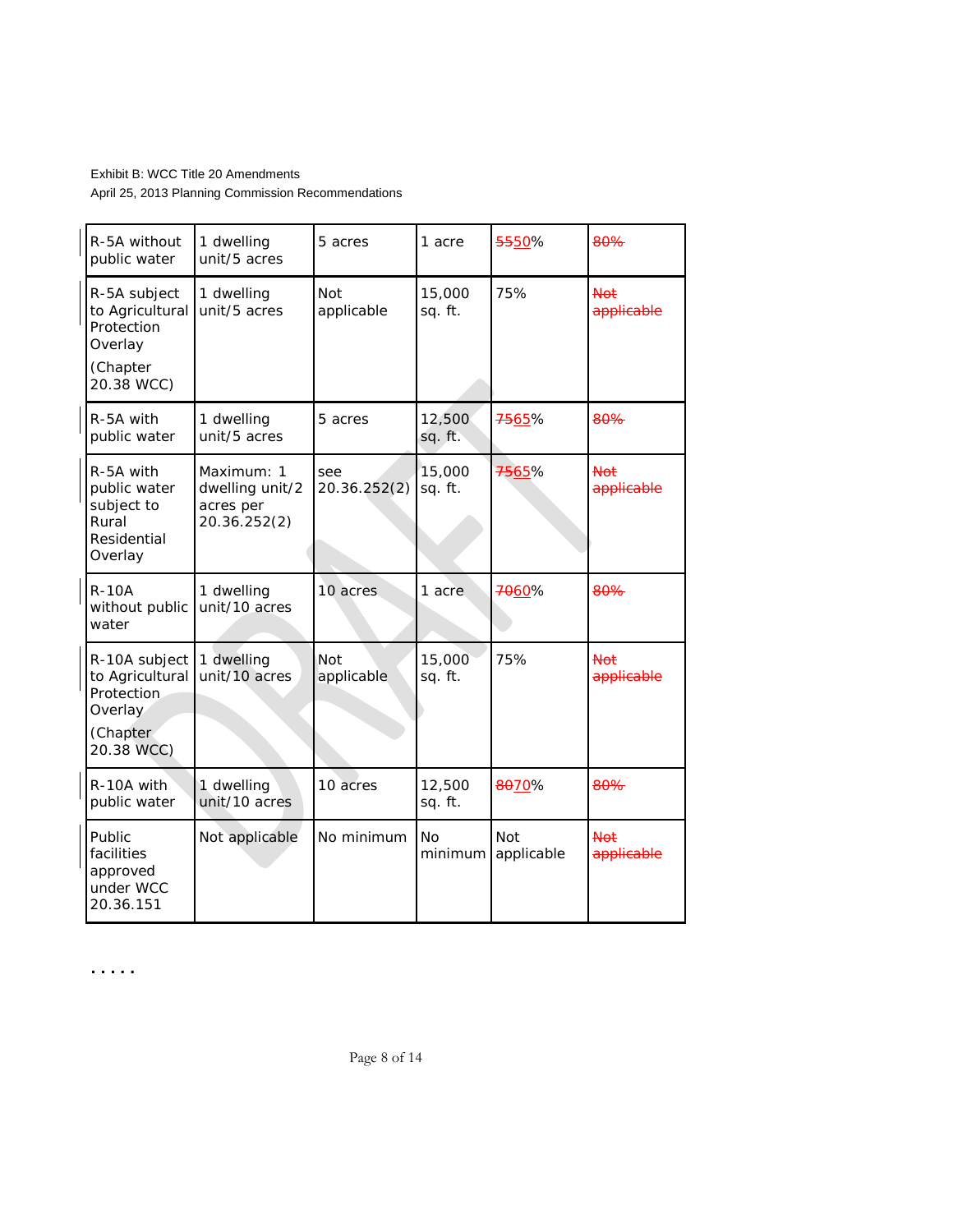### **20.36.300 Lot clustering, reserve area and reserve tract.**

#### **20.36.305 Lot clustering.**

(1) The purpose of lot clustering is to provide an alternative method of creating economical building lots with spatially efficient sizes. Clustering is intended to reduce development cost, increase energy efficiency and reserve areas of land which are suitable for agriculture, forestry, or open space. or possible future development.

(2) The clustering option is also intended to help preserve open space and the character of areas and reduce total impervious surface area thereby reducing runoff while assuring continued viable undeveloped natural vegetated corridors for wildlife habitat, protection of watersheds, preservation of wetlands, preservation of aesthetic values including view corridors, and preservation of potential trail and recreation areas.

(3) Lot clustering is required for residential developments on parcels 10 acres or greater when:

(a) The property is located within a short-term planning area and public water and sewer are not available; or

(b) The the property is located within an urban growth area reserve long-term planning area.

#### **20.36.310 Design standards.**

The creation of new building lots, pursuant to this section, shall be governed by the following recommended design standards:

(1) Clustered building lots may be only created through the subdivision or short subdivision process.

(2) Building lots should shall be designed and located to the fullest extent possible to be compatible with valuable or unique natural features, as well as physical constraints of the site.

(3) Where practical, tThe majority of building sites should-shall be arranged in a cluster or concentrated pattern to be compatible with physical site features<sub></sub>, allow for the efficient conversion of the "reserve tract" to other uses in the future, and have no more than two common encroachments on existing county roads. The arrangement of clustered building lots is intended to discourage development forms commonly known as linear, straight-line or highway strip patterns.

(4) Common access to clustered building lots should shall be provided by short length roads or loop roads. In addition, interior streets shall be designed to allow

Page 9 of 14

**Comment [g16]:** Issue 2 – Lot Clustering: Revised by Planning Commission 4/25/13

**Comment [g17]:** Issue 2 – Lot Clustering: Revised by Planning Commission 4/11/13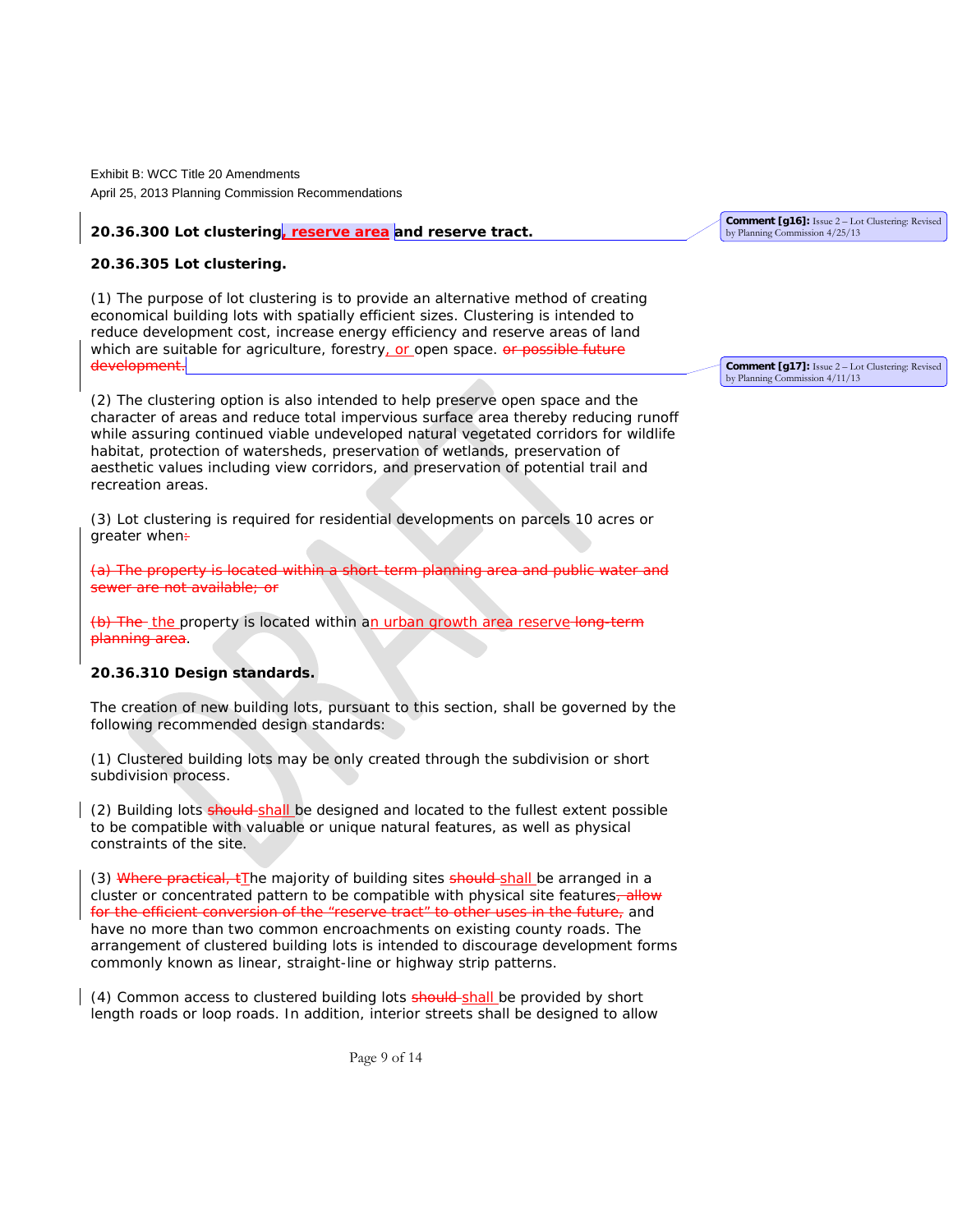access to the "reserve tract" for the purpose of future approved development in urban growth areas and urban growth area reserves.

(5) Where the boundaries of a proposed cluster subdivision includes land in more than one rural zone designation (R2-A, R-5A and R-10A) the following shall apply:

(a) The total number of units permitted shall be computed by separately calculating the number of lots allowed in each zone district based on the amount of land area within the district. The number of lots allowed in each district shall be totaled to arrive at the total number of lots.

(b) Lot clusters may be distributed or arranged on property(s) covered by the subdivision such that density from an R-5A or R-10A portion of a subdivision may be transferred to an adjacent portion of the subdivision with a different rural zoning designation (R-2A, R-5A or R-10A); provided, the total number of lots for the entire subdivision does not exceed the number calculated in subsection (5)(a) of this section; and provided further, that the lot design is consistent with subsections (1) through (4) of this section. Density from R-2A portions of the subdivision may not be transferred to R-5A or R-10A portions of the subdivision.

(6) In order to preserve rural character, no more than 16 residential lots shall be permitted in one cluster and there shall be at least 500 feet of separation between any new clusters, except when the cluster subdivision is located on a parcel or contiguous parcels in the same ownership, greater than 20 acres.

#### **20.36.315 Reserve area.**

(1) A note on the subdivision plat shall establish a reserve area per the definition in WCC 20.97.344 that is protected in perpetuity so long as it is not within an urban growth area. The minimum percentage of the parent parcel required to be within a reserve area is shown in WCC 20.36.253.

(2) A reserve area may contain infrastructure necessary for the subdivision, including but not limited to underground utilities, stormwater ponds, and on-site septic system components, and, in reserve areas designated for agriculture, structures used for agricultural purposes. Above-ground hard surface infrastructure such as roads and water tanks may be included in a reserve tract, but the area they occupy shall not be included in the reserve area percentage required in WCC 20.36.253.

#### **20.36.320 Reserve tract.**

For the purposes of this section, "reserve tract" is defined as that portion of a proposed subdivision or short subdivision which is intended for agricultural, forestry, or open space or future development purposes. All "reserve tracts" created through the subdivision process shall be subject to the following provisions:

**Comment [g18]:** Issue 2 – Lot Clustering: Revised by Planning Commission 4/25/13 **Comment [g19]:** Issue 2 – Lot Clustering: Added by Planning Commission 4/25/13

**Comment [g20]:** Issue 2 – Lot Clustering: Revised by Planning Commission 4/11/13 (was part of .320)

Page 10 of 14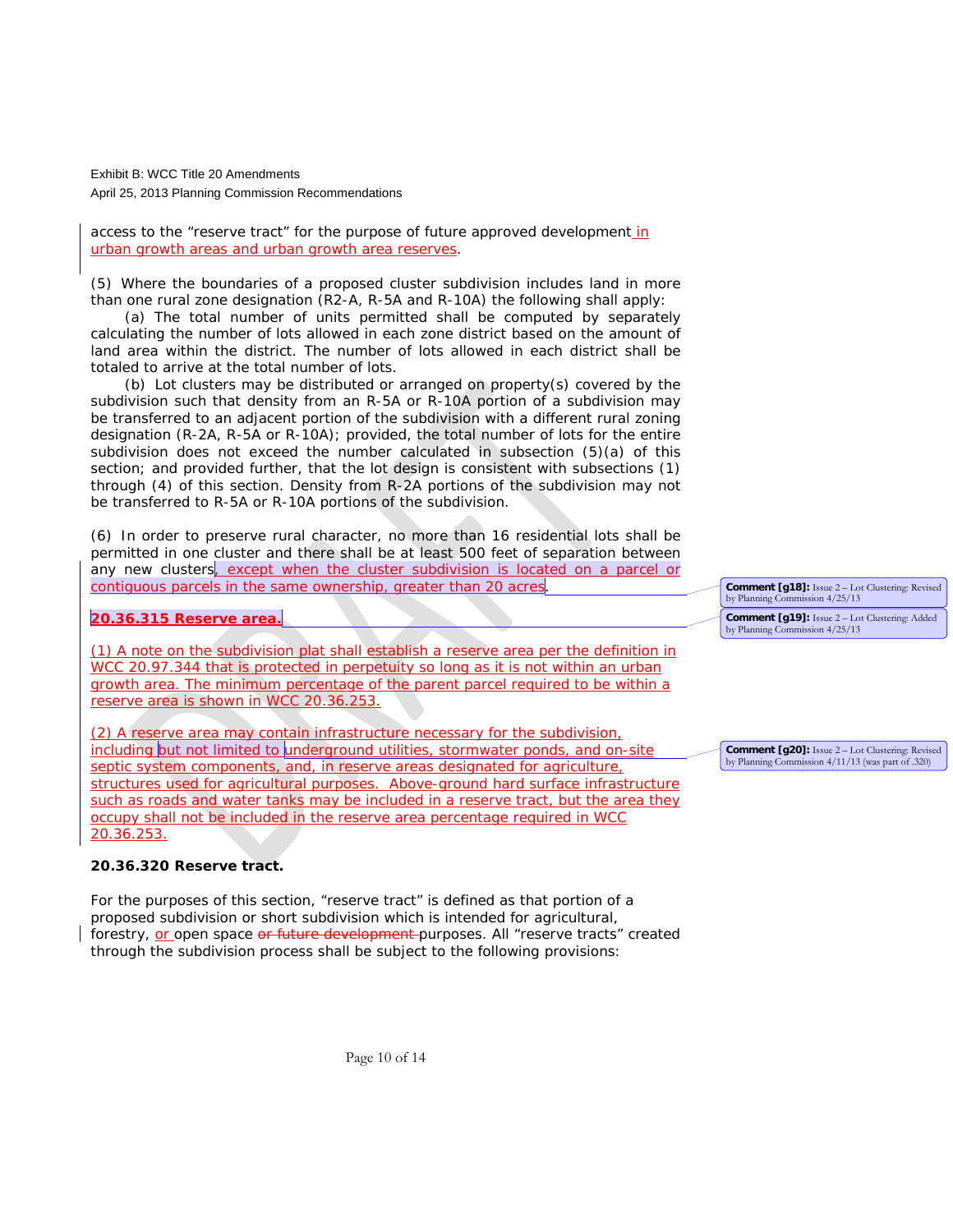(1) After a site is initially subdivided pursuant to this section, the "reserve tract" may be retained by the subdivider, conveyed to residents of the subdivision or conveyed to a third party.

(2) The "reserve tract" may be considered as a building lot; provided, that such lot is included in the overall density calculation of the original parcel of record and that development within a "reserve area" easement is consistent with the uses permitted in reserve areas in this chapter

(3) The "reserve tract" may be further subdivided only through the long subdivision process and only under one of the following circumstances:

(a) The county finds that in developing adjacent tracts it would help to further the objectives listed in WCC 20.36.305(2) by dividing the reserve tract and increasing the area of reserve proportionately on the adjacent land being subdivided so that there is no net reduction in reserve area; and when the reserve tract is owned by the original developer or a third party, no property owner within the original subdivision will be significantly adversely affected or suffer a substantial decrease of property value as a result of dividing the reserve tract; or

(b) When the Comprehensive Plan and zoning have been updated as part of the normal process (other than a revision initiated by the private sector or done for a specific area) and the public process has been gone through, subject to findings that there is no adverse impact to critical areas and development is in compliance with rural land use Comprehensive Plan policies, and when the reserve tract is owned by the original developer or a third party, no property owner within the original subdivision will be significantly adversely affected or suffer a substantial decrease of property value as a result of dividing the reserve tract  $\frac{1}{10}$ 

(c) The site is within a short-term planning area and public water and sewer serve welopment on the

(4) The purpose of the reserve tract as stated in subsections (1), (2) and (3) of this section shall be communicated in writing on the face of the plat or short plat; also, the number of developable building sites remaining (if any) with the original parcel of record, based on the assigned density, shall also be prominently displayed on the plat or short plat. Whatcom County shall make every effort to assist all agents in communicating clearly such information to all purchasers and prospective purchasers of building lots or "reserve tracts." Any remaining density beyond the number of lots created on the plat may be assigned to either the lots or the reserve tract, but future subdivision shall not reduce the size of the reserve area below the minimum percentage of the original parent parcel required in WCC 20.36.253.

(5) The requirements of subsections (2) to (4) of this section shall be recorded as a deed restriction at the time of filing of the final plat or short plat, and shall constitute an agreement between Whatcom County and the owner of record. Said deed restriction may be amended by mutual agreement between said parties after

**Comment [g21]:** Issue 2 – Lot Clustering: Revised by Planning Commission 4/25/13

**Comment [g22]:** Issue 2 – Lot Clustering: deleted because no R zoning exists in any UGA

**Comment [g23]:** Issue 2 – Lot Clustering: Revised by Planning Commission 4/25/13

Page 11 of 14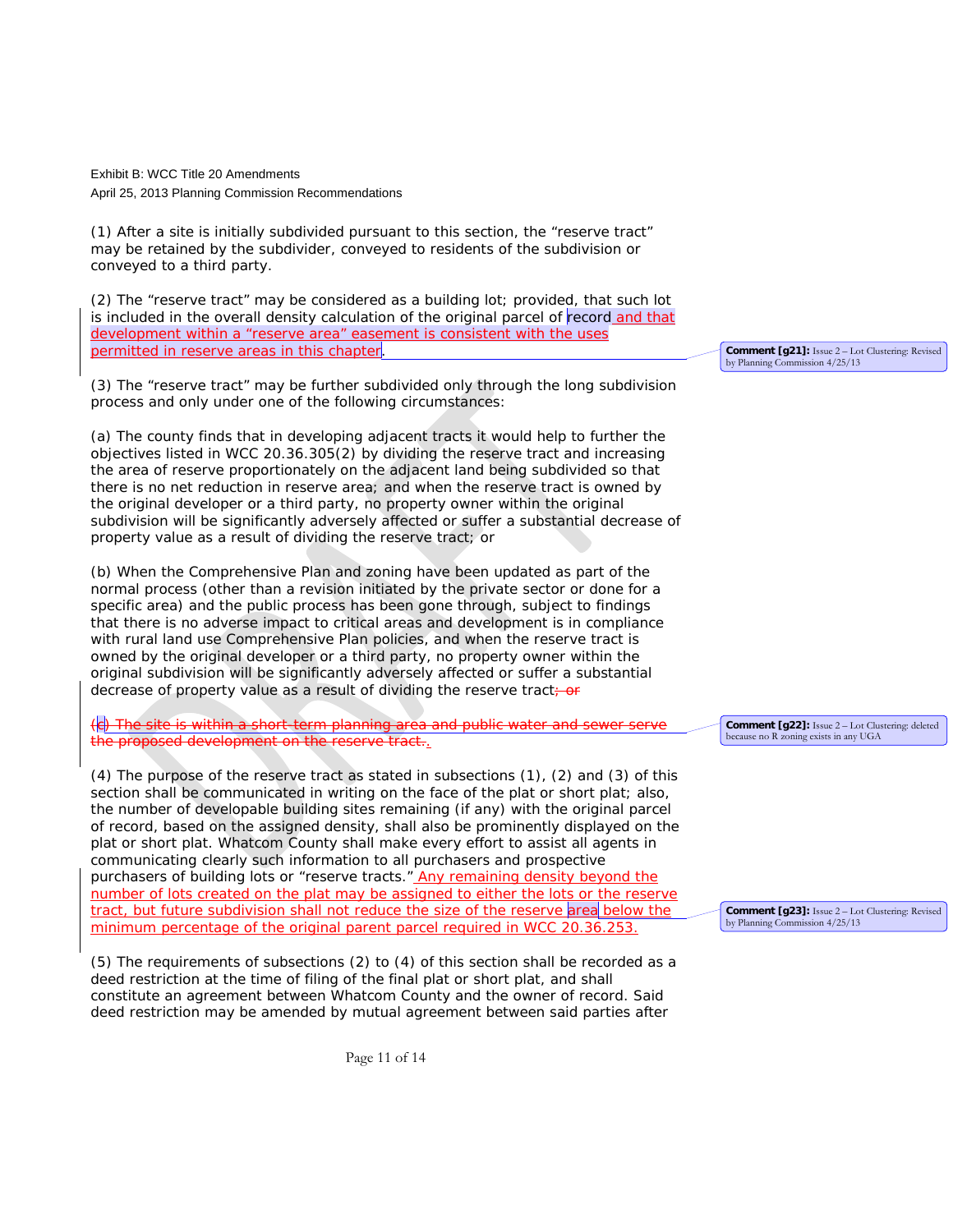review for consistency and compliance with the Official Whatcom County Zoning Ordinance, the Whatcom County Subdivision Ordinance and the Whatcom County Comprehensive Plan.

**. . . . .**

#### **20.82 Public Utilities**

**. . . . .**

### **20.82.030 Conditional uses.**

The following uses shall require a conditional use permit or major project permit and shall be subject to a threshold determination in accordance with the Whatcom County SEPA Ordinance:

**. . . . .**

 $(3)$  New water lines with a nominal pipe size greater than eight inches except for the following, which are permitted outright:

(a) New water lines located and installed by a public utility or municipality within urban growth areas<sub>7</sub> or limited areas of more intensive rural development (LAMIRDs), or Rural Neighborhoods, or-

(b) New water lines outside urban growth areas or limited areas of more intensive rural development (LAMIRDs) in conformance with a state approved water comprehensive plan pursuant to RCW 43.20.260 and consistent with the Whatcom County Comprehensive Plan, which shall be permitted outright so long as they are water transmission lines per WCC 20.97.452, or provide service at an intensity historically and typically found in rural areas, per RCW 36.70A.030(17), including but not limited to agricultural uses. Water service for uses or densities not permitted in rural or resource areas shall not be extended or expanded outside urban growth areas or limited areas of more intensive rural development (LAMIRDs), except where necessary to protect basic public health and safety and the environment and when such services are financially supportable at rural densities and do not permit urban development, per RCW 36.70A.110(4).

**Comment [g24]:** Issue 8 – Water lines **Comment [g25]:** Issue 8 – Water lines: Revised by Planning Commission 4/11/13

**Comment [g26]:** Issue 8 – Water lines: Revised by Planning Commission  $4/11/13$ 

**[20.97](http://srch.mrsc.org:8080/code/DocView/whatcommcmmm/Whatco20/Whatco2097.html%2320.97) Definitions**

**. . . . .**

**. . . . .**

Page 12 of 14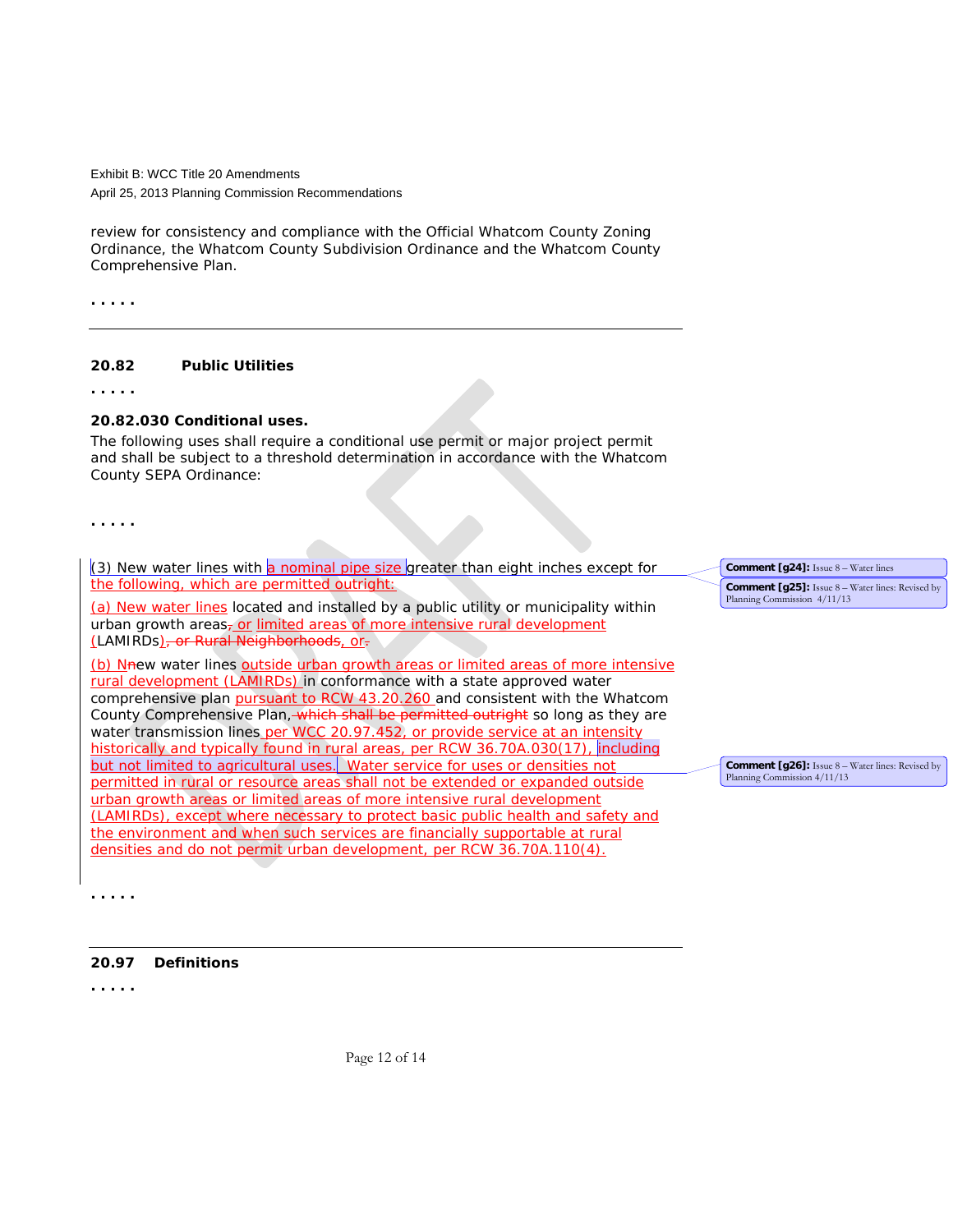# **20.97.344 Reserve area.**

When the lot clustering method of land division or subdivision is used, the "reserve area" is an easement on a proposed division, subdivision or short subdivision which is reserved for agricultural, forestry, or open space purposes in perpetuity, or for other future-approved development purposes as specified in Whatcom County Code.

### **20.97.345 Reserve tract.**

When the lot clustering method of land division or subdivision is used, the "reserve tract" is that portion of a proposed cluster division, subdivision or short subdivision which is not one of the cluster lots. A reserve area easement may cover all or part of a reserve tract. A portion of a reserve tract may be developed but above-ground development shall not occur within a reserve area easement.

**. . . . .**

### **20.97.452 Water Transmission Lines**

"Water transmission lines" means pipes used to convey water from source, storage, or treatment facilities to points of distribution or distribution mains, and from source facilities to treatment or storage facilities. This also can include transmission mains connecting one section of distribution system to another section of distribution system as long as this transmission main is clearly defined on the plans and no service connections are allowed along the transmission main.

**. . . . .**

### **WCC TITLE 24 HEALTH CODE**

**. . . . .**

#### **24.11 Drinking Water.**

**. . . . .**

#### **24.11.050 General requirements.**

A. Applicants must submit all required forms, letters and documents to the director.

B. The director will consider applications for water availability proposing to use groundwater, spring water, surface water, sea water or rainwater.

C. The director shall evaluate the availability of a public water system prior to approving the use of a private water system. If it is determined that a public water

Page 13 of 14

**Comment [g27]:** Issue 2 – Lot Clustering: Added by Planning Commission 4/25/13

**Comment [g28]:** Issue 2 – Lot Clustering: Revised by Planning Commission 4/25/13

**Comment [g29]:** Issue 8 – Water lines – this definition is the same as WAC 246-290-010(267) definition